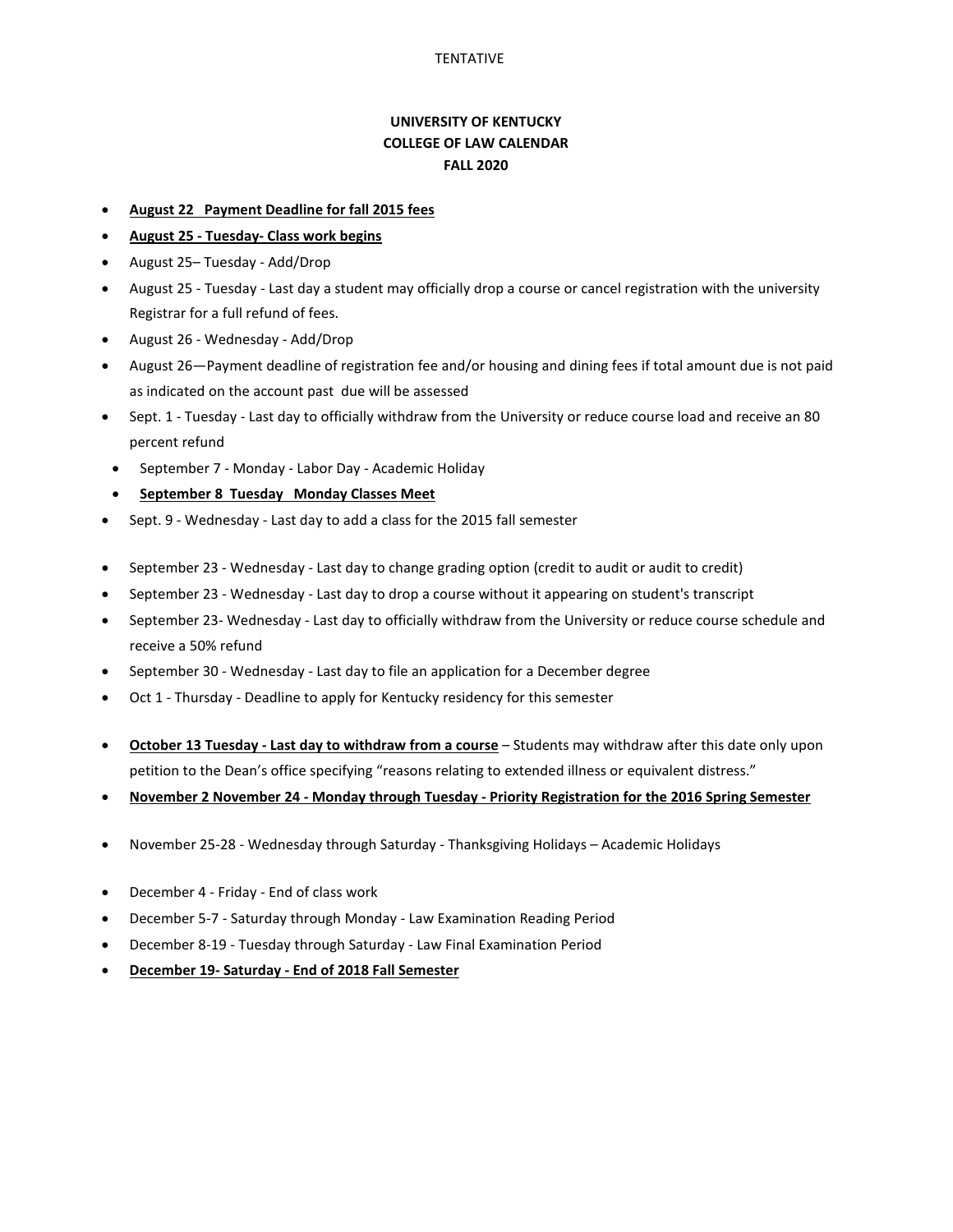## **UNIVERSITY OF KENTUCKY COLLEGE OF LAW CALENDAR SPRING 2021**

- January 11 Monday Add/Drop
- **January 11 - Monday - Class work begins**
- January 12 Tuesday Add/Drop
- January 12 Tuesday Last day a student may officially drop a course or cancel registration with the University Registrar for a full refund of fees
- **January. 18 Monday Martin Luther King Birthday Academic Holiday**
- January 20- Wednesday Last day to add a class for the 2016 Spring Semester
- January 20 Wednesday Last day to officially withdraw from the University or reduce course load and receive an 80% refund.
- January 22 Friday Payment deadline of registration fees and/or housing and dining fees if total amount due is not paid as indicated on the account statement, a late payment fee of 1.25 percent of the amount past due will be assessed
- Feb. 3 Wednesday Last day to drop a course without it appearing on your transcript
- Feb. 3 Wednesday Last day to change grading option (credit to audit or audit to credit)
- February 10 Wednesday Last day to officially withdraw from the University or reduce course schedule and receive a 50 percent refund
- February 11 Thursday Last day to file an application for a May degree
- **March 1 – Monday – Last day to withdraw from a course** Students may withdraw after this date only upon petition to the Dean's office specifying "reasons relating to extended illness or equivalent distress."
- March 2 Tuesday Last day for submission of application for admission for 2016 Fall Semester
- March 15-20 Monday through Saturday Spring Vacation Academic Holidays
- **March 22-April 20 - Monday through Tuesday - Priority Registration for the 2016 Summer Session and 2016 Fall Semester**
- April 23 Friday End of class work
- April 24-26 Saturday through Monday Law Examination Reading Period
- April 27-May 8 Tuesday through Saturday Law Final Examination Period
- May 7 Friday Law Commencement
- **May 8 Saturday End of 2019 Spring Semester**